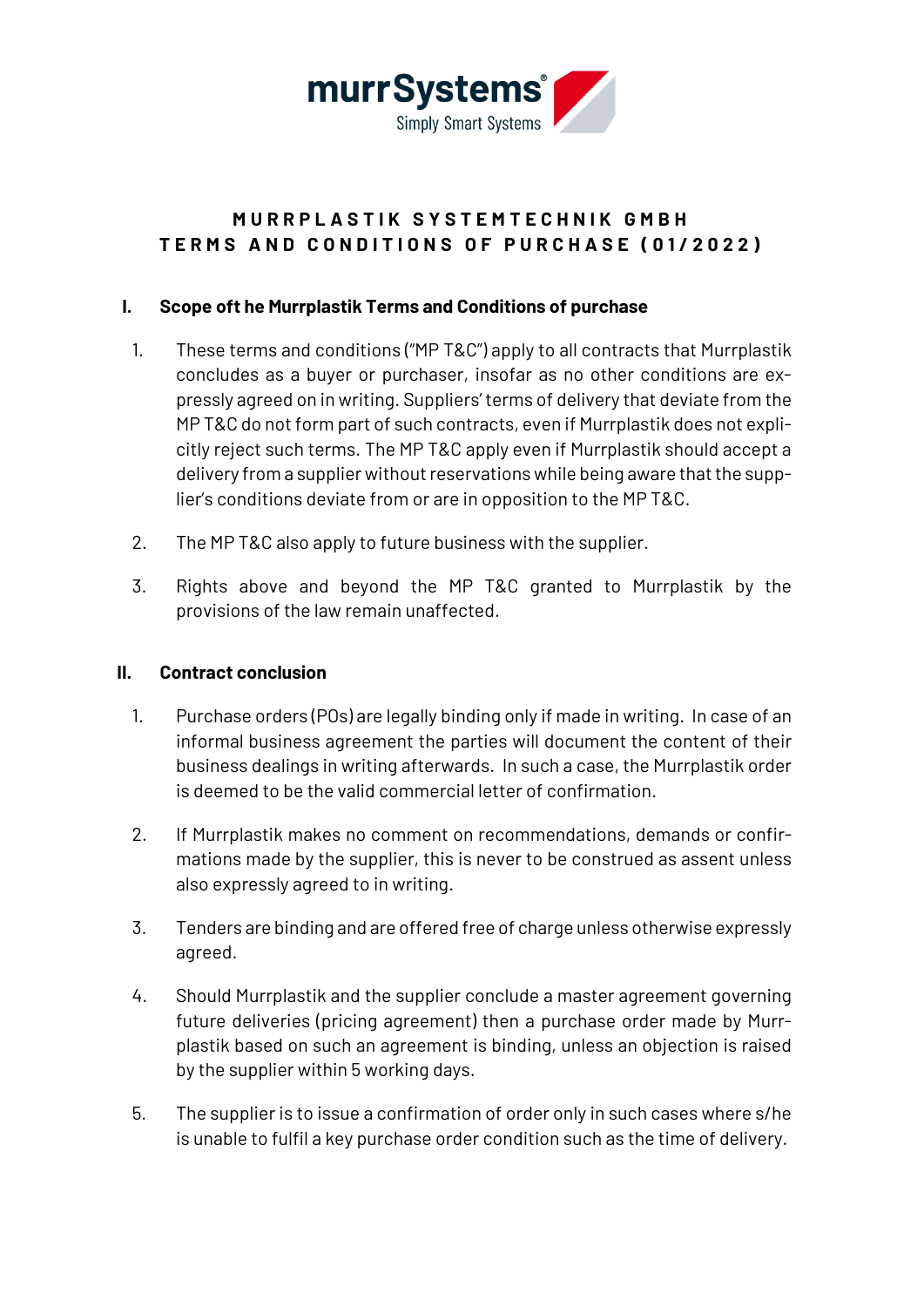6. Murrplastik's Quality Assurance Directive (QAD) is an integral part of contracts agreed to for any series production such as manufactured, processed or supplied exclusively Murrplastik parts.

# **III. Scope and content of contractual performance, informational obligation**

- 1. The scope of the supplier's contractual performance is outlined in the performance specifications and the details supplied on contract conclusion or – should these be absent – information provided by the supplier's tenders and brochures.
- 2. All deliveries made must comply with the latest applicable DIN and/or VDE standards as well as other industry-typical or EU standards, unless expressly agreed otherwise in writing.
- 3. Murrplastik accepts only the ordered quantities or unit counts. Over or short deliveries are acceptable only if agreed with Murrplastik beforehand. If partial deliveries are agreed, all outstanding quantities must be supplied.
- 4. The supplier must inform Murrplastik about any licensing obligations for exporting and re-exporting the delivery items in accordance with German, European, US-American and other applicable export regulations pursuant to the content of the contract. The supplier must state for each delivery item in the tender, or at the latest at receipt of the Murrplastik order, the List of Goods No. as required in Annex I of Regulation (EC) 428/2009 ("dual use"-VO) or as stated in Part I of the Export List of the German Foreign Trade Regulations, the ECCN (Export Classification Number) and any other applicable markings.

# **IV. .Change of performance**

1. Should, during fulfilment of the contract, deviations from the originally agreed specifications become necessary or appropriate, the supplier shall notify Murrplastik without delay, and supply a statement of cost impact. Murrplastik will then inform the supplier without delay which changes, if any at all, the latter is to make vis-à-vis the original purchase order. If such actions result in changes to the costs incurred by the supplier in fulfilling the contract, then both Murrplastik and the supplier are entitled to request that appropriate adjustments are made to the payments due the supplier.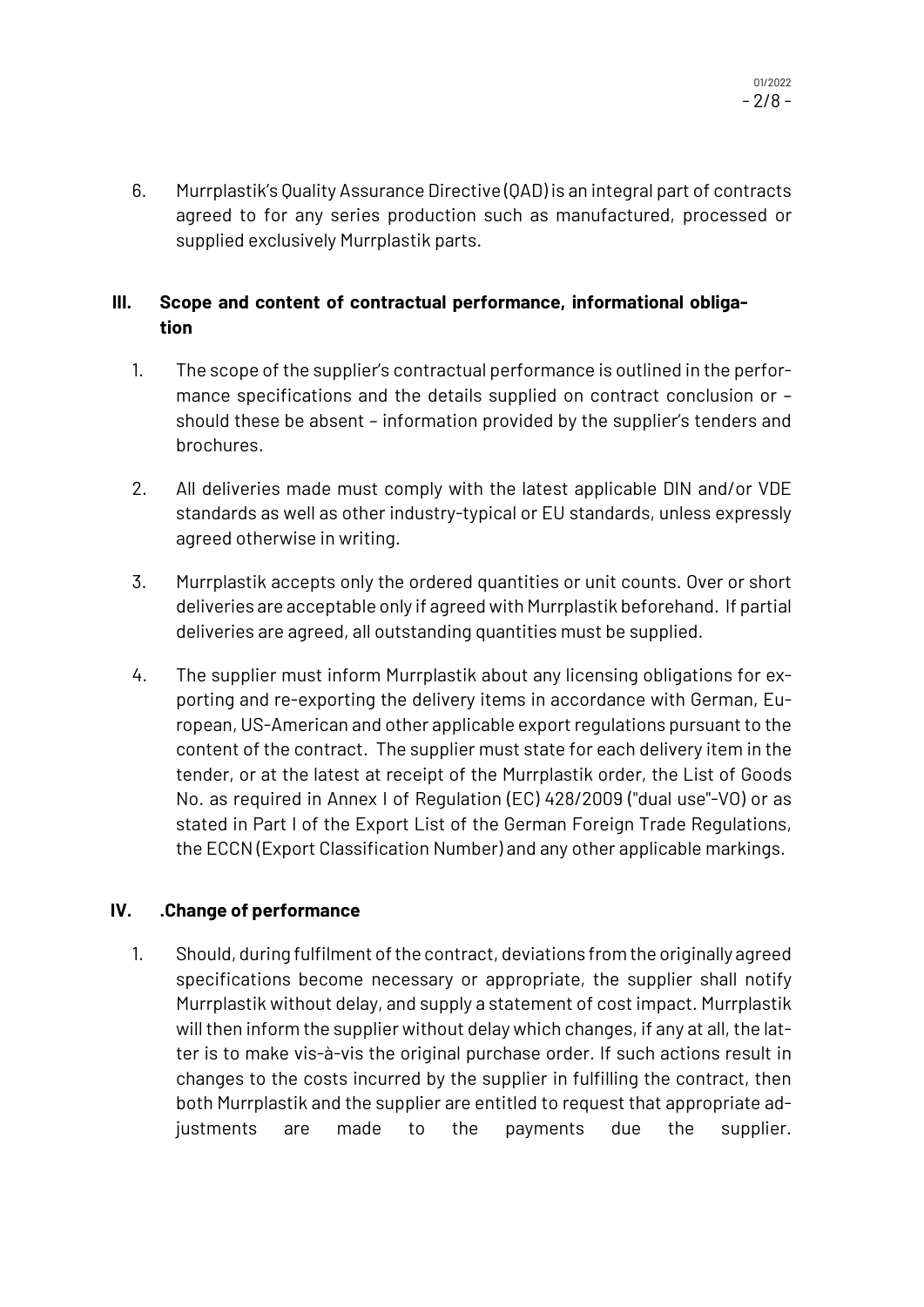2. Murrplastik may at times request a change to performances following contract conclusion, insofar this is reasonable for the supplier. Both parties shall adequately factor in the effects resulting from the contractual change in question, especially with regard to any excess or reduced costs and delivery dates.

#### **V. Delivery times**

- 1. The delivery time specified in the PO is binding.
- 2. Should it become clear to the supplier that s/he will be unable to deliver as required, the supplier undertakes to inform Murrplastik without delay in writing, also specifying the reasons and the probable duration of the postponement.
- 3. As long as and to the extent that, taking into account economic aspects, the delivery is no longer usable for Murrplastik due to a delay caused by force majeure (e.g. by strike, riot and civil unrest, war (declared or undeclared), piracy, terrorist threats, acts of sabotage, fires, floods, earthquakes and natural disasters, epidemics (including epidemics and pandemics), or acts of government), Murrplastik shall not be obliged to accept the delivery. In that case, Murrplastik is entitled to withdraw from thecontract. If a delivery becomes overdue, Murrplastik is entitled to exercise its statutory rights.
- 4. In particular, Murrplastik may, on the fruitless expiry of a suitable grace period for fulfilment, withdraw from the contract and/or demand compensation in lieu of performance.
- 5. Notwithstanding the above, Murrplastik is entitled to demand the supplier pay a contractual penalty of 0.5% per week or part thereof from the date the delivery becomes overdue – subject to a cap of 5% – of the total contractual value of the delivery.
- 6. Murrplastik is entitled to reserve judgement as to the enforcement of a contractual penalty for up to 5 working days after acceptance of the overdue delivery.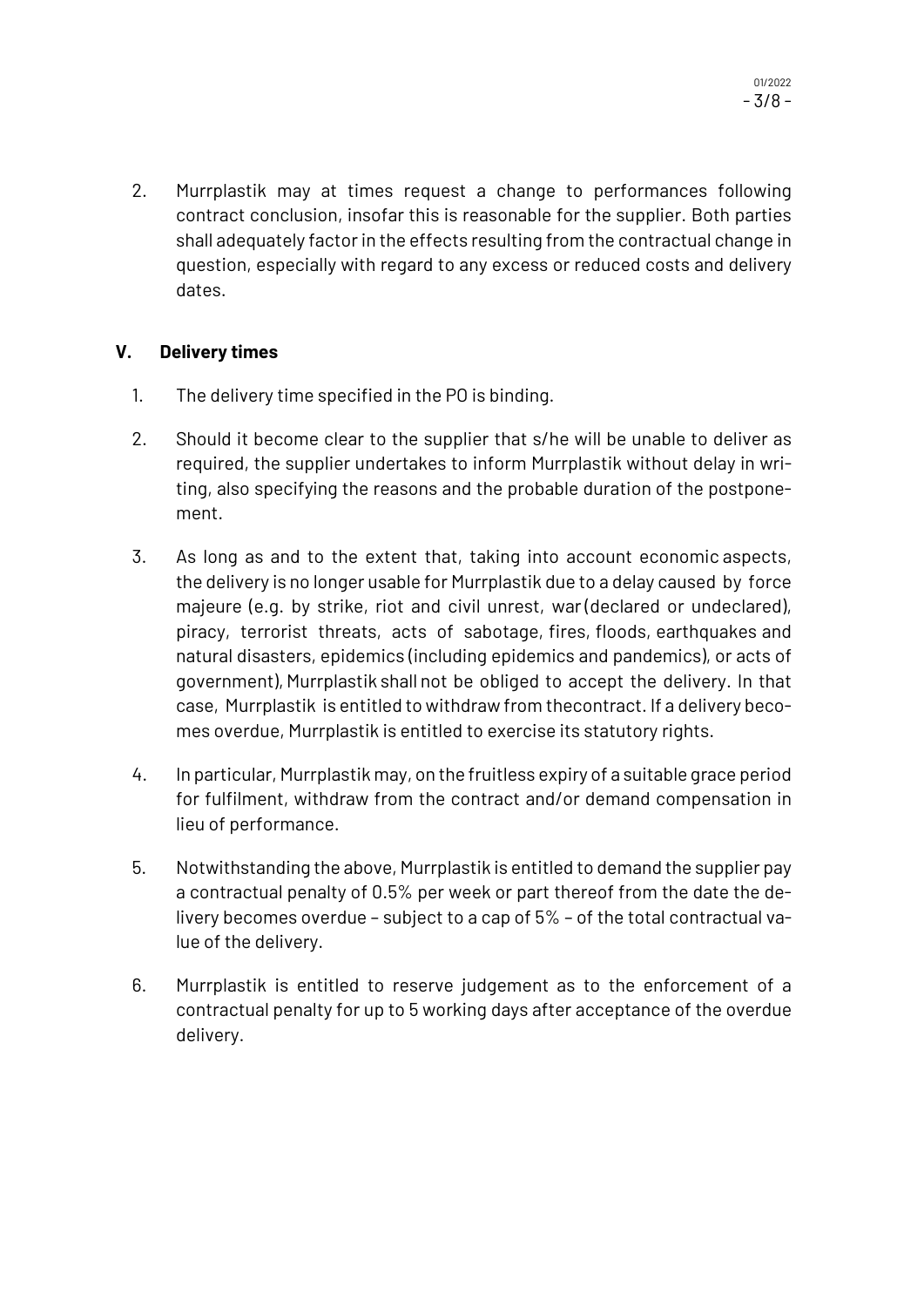#### **VI. Place of delivery, documents, export control regulations**

- 1. Insofar as not otherwise agreed in writing or specified in the PO, all deliveries are to be made carriage paid to the Oppenweiler site.
- 2. A delivery note must be supplied with each delivery. Invoices should be sent to Murrplastik at the same time as goods are dispatched and must cite our purchase order reference number.
- 3. The supplier is to make a statement to each item on the delivery note, pursuant to Clause III.4.

#### **VII. Prices and payment**

- 1. The price specified on the purchase order is binding.
- 2. Invoices submitted for processing must contain the order number, the department requesting the item and the date of the order; if this is not included, Murrplastik is not responsible for delays in processing.
- 3. If delivery or performance prove substandard, Murrplastik is entitled to withhold payment until such time of proper and correct fulfilment of the order, without forfeiting discounts, cash payment deductions or similar payment benefits.
- 4. The payment period starts on the day the invoice is received. Payment for goods or services accepted without objection is rendered within 14 days following goods receipt and billing, less a 3% early payment discount, or within 30 days net. The right to issue bills of exchange is reserved.

#### **VIII. Warranty**

1. The supplier undertakes to guarantee that all contractual performance complies with the latest technical standards, relevant legal provisions and such regulations and directives as issued by authorities, employer's liability insurance and industry associations. If deviations from these provisions prove necessary in individual cases, the supplier shall obtain prior written consent from Murrplastik for such deviations. This approval does not limit the guarantee obligations incumbent on the supplier.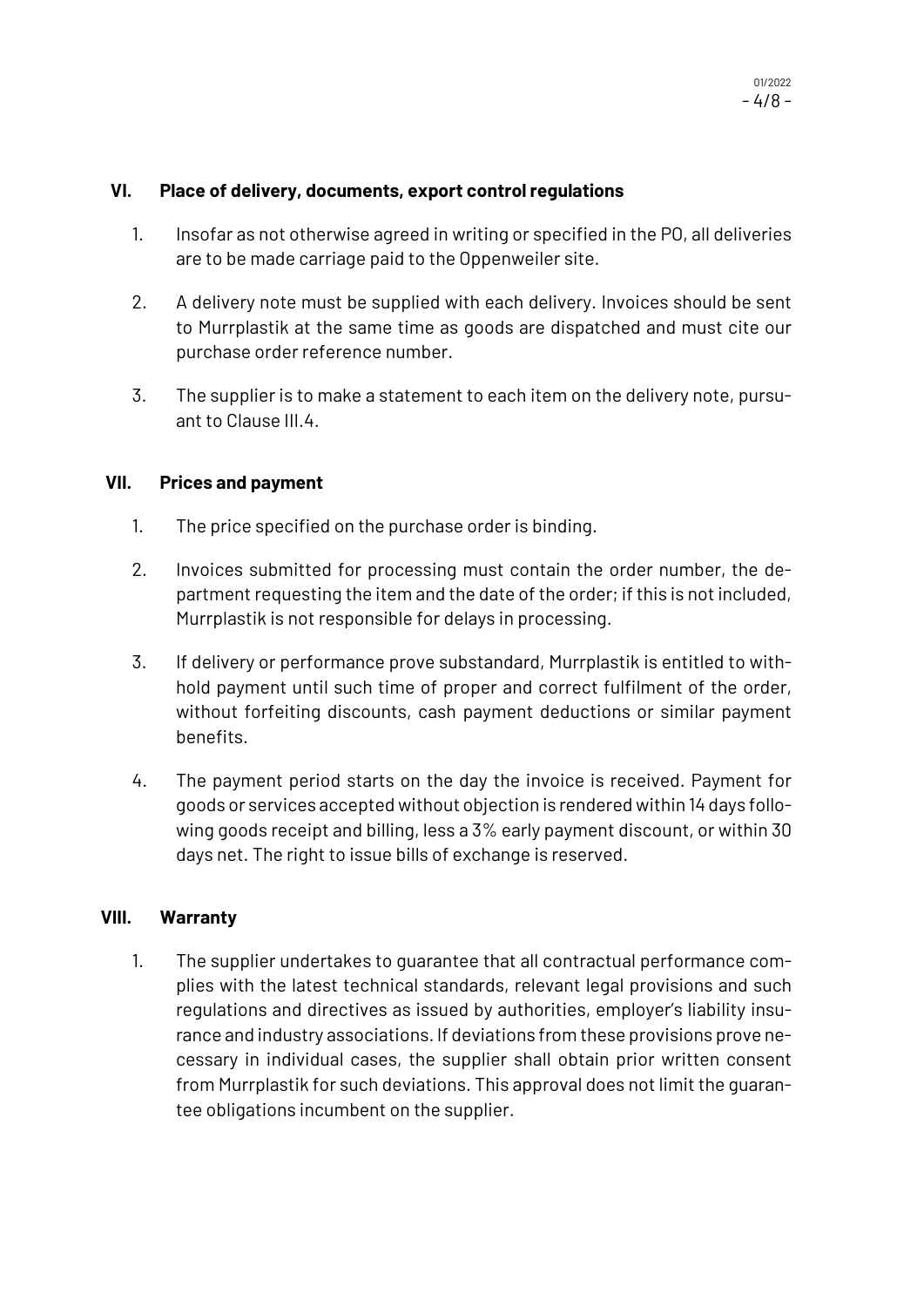- 2. If the supplier should have reservations about the type of execution desired by Murrplastik, s/he shall inform the former of these in writing without delay.
- 3. Murrplastik may exercise all rights pertaining to defect claims as granted by law, including recourse claims against the supplier. Murrplastik has the choice, and is entitled to demand the supplier remedy a defect or supply a replacement good. The right to claim compensation is retained at all times alongside or instead of delivery of performance.
- 4. If the supplier proves unable to fulfil his/her guarantee obligations within a suitable period, as set by Murrplastik, then Murrplastik may take such action as is required or commission a third party to do so, with the costs being borne by the supplier. The same applies, if a deadline set for the supplier, on account of an urgent need or an inherent risk, is not executable. In such cases, the supplier shall be informed of the action taken to remedy the defect by Murrplastik or by a third party as commissioned by Murrplastik. Murrplastik's further rights to claim for defects remain unaffected.
- 5. Murrplastik will notify the supplier in writing of any unresolved issues in the delivery and of transit or packaging damages without delay, as soon as these are noticed during the ordinary course of business, but no later than 10 working days following receipt of the delivery. Murrplastik will inform the supplier of non-obvious defects in writing within 10 working days of their discovery.
- 6. For legitimate defects according to Clause 5, Murrplastik is permitted to bill the supplier a processing charge of EUR 50.00 each.
- 7. The period of limitation for Murrplastik to claim for defects is set at 36 months after goods receipt at Murrplastik.

# **IX. Product liabillity**

1. If Murrplastik receives a claim due to violations of official safety regulations or domestic or foreign product liability regulations based on a defect in the Murrplastik product, and this can be traced back to the products or commodities Murrplastik has purchased from the supplier, the following applies: Murrplastik is entitled to replacement for the damages and all costs incurred in so far as they were caused by the supplier's products delivered to Murrplastik. The same applies to the costs of any precautionary product exchange or recall actions.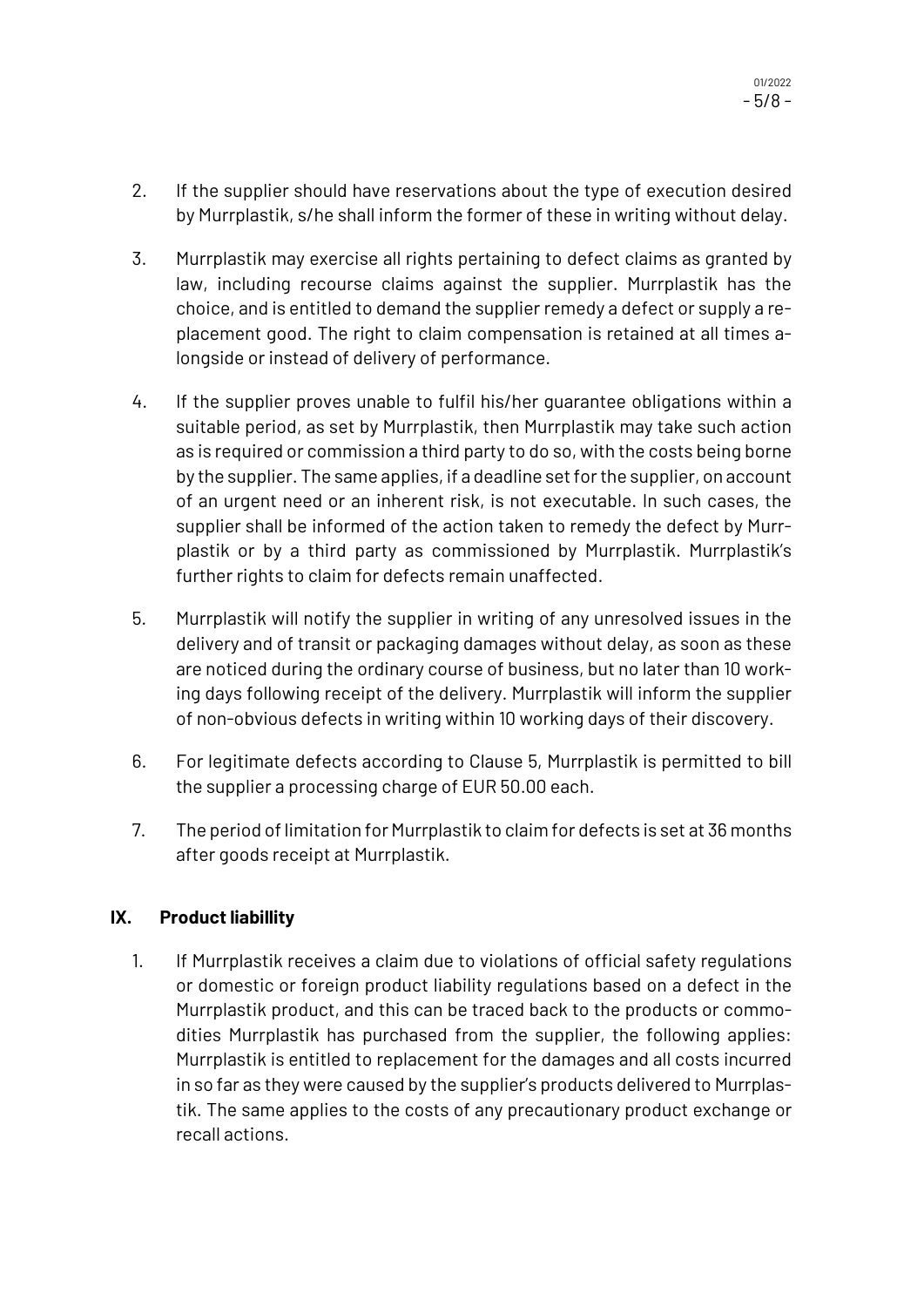01/2022 - 6/8 -

- 2. The supplier shall take out an appropriate product liability and recall insurance policy and furnish Murrplastik with proof of the same upon request.
- 3. Unless otherwise agreed, the supplier undertakes to mark the objects that s/he supplies in such a way that they can be permanently identified as his/her products.
- 4. The supplier shall perform quality assurance in a form and scope as appropriate and to the latest technological standards, and provide Murrplastik with proof of the same. In cases where Murrplastik views it necessary, the supplier shall conclude a corresponding quality assurance agreement with Murrplastik.

# **X. Industrial property rights**

- 1. The supplier guarantees that all deliveries are free of third-party protective rights in the EEA, Switzerland, the United Kingdom, the United States, Canada, Mexico, Brazil, Russia, India, China, Taiwan, South Korea and Japan, and that particularly with the delivery and use of the delivery items no infringement has taken place on patents, licenses or other industrial property rights of third parties.
- 2. The supplier indemnifies Murrplastik and Murrplastik's customers against third-party claims arising from any property right infringements and will also bear any and all costs incurred by Murrplastik in this context. The supplier is not liable in cases where s/he is not answerable for the defect of title exhibited by the supplied products.
- 3. Murrplastik, in agreement with the supplier, and at its expense, shall be entitled to obtain the authorization from the entitled entity to use the delivery items and services in question.

# **XI. Retention of title, provision, tools**

1. Murrplastik retains ownership of all its parts provided to the supplier. The supplier may perform processing or reconfiguration on behalf of Murrplastik at his/her facilities. If the retained goods are processed together with other objects not owned by Murrplastik, then Murrplastik acquires a shared title to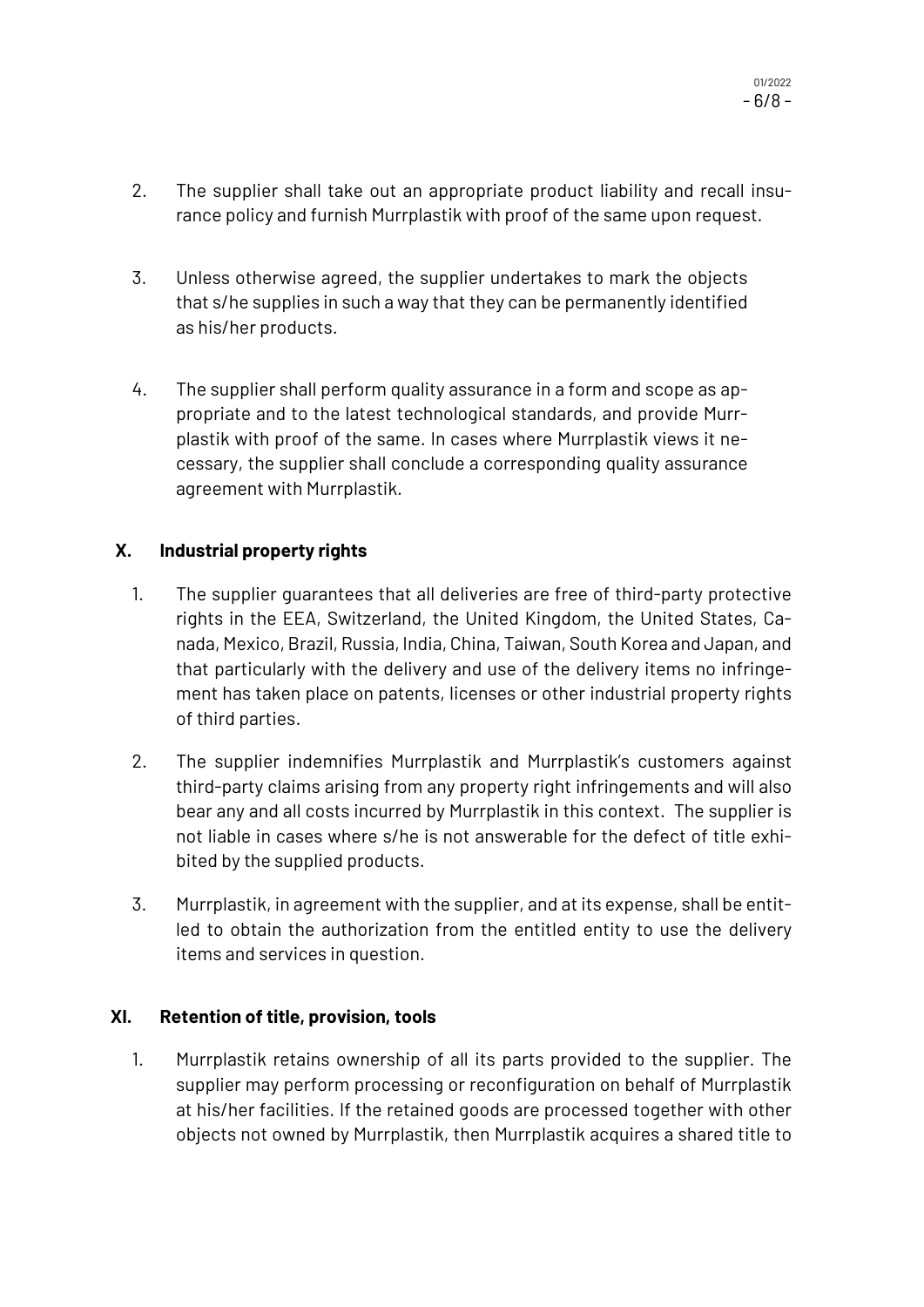the new goods to a proportion equal to the contribution of the retained goods to the other objects processed at the time of processing.

2. Murrplastik retains ownership of any tools as paid for or provisioned by Murrplastik. The supplier undertakes to deploy these tools exclusively for the manufacture of goods as ordered by Murrplastik.

#### **XII. Confidentiality**

- 1. The Contracting Parties undertake to hold strictly confidential all information marked as confidential, resulting from collaboration within the framework of this contract, or by its nature, or the circumstances of their disclosure are confidential, and use them exclusively for the purposes of this contract. Information protected in this way includes, in particular, technical data, order quantities, prices and information about products/product developments or concerning current and future research and development projects, and all company data vis-à-vis the other party to the contract. The above obligations shall not apply in as far as the information is publicly known, has been lawfully acquired from third parties, or has been developed independently from third parties, or has become available to the general public without infringement of the relevant contract partner.
- 2. The supplier also undertakes to treat all reproductions, drawings, calculations and other documents as strictly confidential and not to disclose them to third parties except with the express consent of Murrplastik, insofar as the information they contain is not public knowledge.
- 3. The supplier shall ensure that subcontractors are bound by the same terms.

#### **XIII. Compliance with legal provisions**

- 1. The supplier must observe all relevant laws and regulations at all its service locations, in particular regarding environmental protection, industrial safety (including minimum wage regulations), occupational safety, right of residence, immigration, social insurance and tax law. The same applies to destination provisions for the delivery or services, if the supplier has been made aware of them.
- 2. In case of suspicion of violations, Murrplastik may request pertinent information from the supplier, including documentation and other evidence.